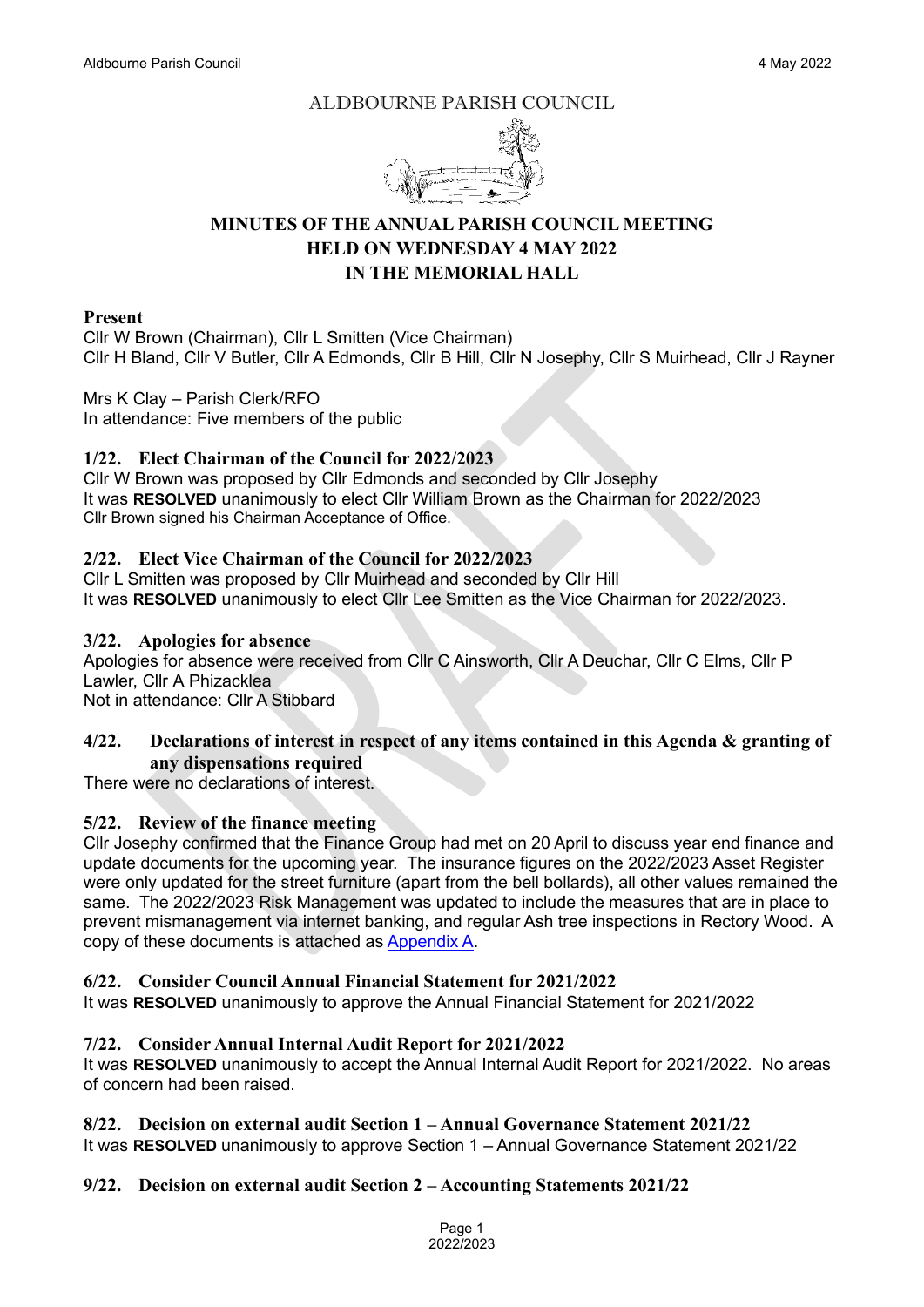It was **RESOLVED** unanimously to approve Section 2 – Accounting Statements 2020/21

The documents for items 6/22-9/22 will be added to the website as part of the external audit process.

#### **10/22. Consider insurance renewal for 2022/2023**

It was **RESOLVED** unanimously that the Clerk is delegated responsibility for renewal of the Council insurance up to the budget value of £1,500 (net). Best value for the Council will be taken into consideration, which includes the consideration of a long-term agreement. Should the expenditure be above £1,500 the Clerk with consult with the Chairman and Vice Chairman.

#### **11/22. Consider meeting dates for 2022/2023**

The dates for future meetings are:

2022 – 1 June, 6 July, 7 September, 5 October, 2 November

2023 – 4 January, 1 February, 1 March, 5 April, 26 April (Annual Assembly), 3 May (Annual Council), 7 June

No meetings in August or December 2022

**12/22. Consider appointment of Chairman and Vice Chairman of the Planning Committee**

It was **RESOLVED** unanimously that Cllr Phizacklea will be Chairman and Cllr Muirhead will be Vice Chairman of the Planning Committee for 2022/2023.

#### **13/22. Consider appointment of village responsibilities, parish representation on outside bodies and liaison roles for 2022/2023**

It was agreed that the Traffic Group can now be disbanded as they were only temporary to make a review of the traffic plan. Cllr Hill will still monitor the plan and bring any request or proposals to the Council as required.

The Council will contact St Michaels School about the remit of the role for the school governor's liaison. It is no longer a position that there is a legal requirement for.

Cllr Ainsworth was assigned at the Council's representative on CATG.

All other responsibilities, representation and liaison roles remain the same.

## **14/22. Consider Dabchick article rota from May 2022**

It was **RESOLVED** unanimously that the Dabchick order from May 2022 will be as presented by the Clerk. The running order will be updated as and when needed during its run up to September 2024.

## **15/22. Consider the Minutes of the April 2022 Parish Council meeting**

It was **RESOLVED** unanimously that the Minutes from the Parish Council meeting held on Wednesday 6 April 2022 be approved and signed.

#### **16/22. Consider adoption of the April 2022 Planning Committee minutes**

It was **RESOLVED** unanimously to adopt the planning committee minutes from the meeting held on Wednesday 6 April 2022.

## **17/22. Receive monthly financial report and sign any cheques for payment**

It was **RESOLVED** unanimously to approve the accounts and cheques for payment as presented by the clerk.

A copy of the financial report is attached as [Appendix B.](https://www.aldbourne.net/aldbourne-parish-council/wp-content/uploads/PC/Meetings/Finance/May-04-2022-Accs.pdf)

## **18/22. Review of outstanding issues**

- a) (08/09/2021) SIDs faulty Both units have been repaired by Mr N Payne and are alerting vehicles to their speed. There is still an issue with not being able to download data. Both units are going to left permanently on West Street and South Street as it is felt that moving them is causing some of the issues with them failing.
- b) (06/10/2021) Street light on West Street (near Back Lane) Still awaiting fix by SSE.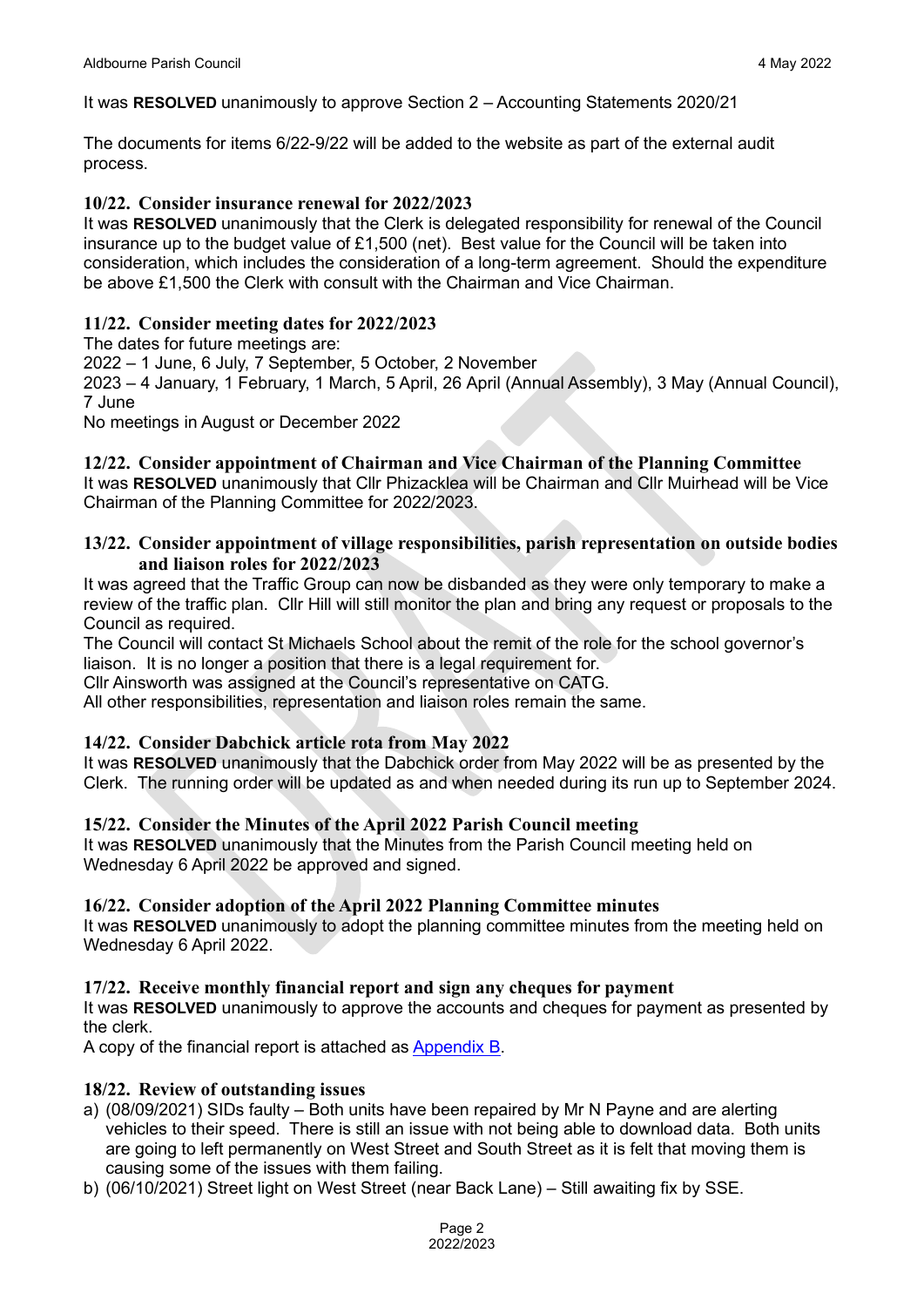- c) (06/10/2021) Verge cutting on roads outside the village by Wiltshire Council Chris Clark, Head of Local Highways, has been chased as no response had been received from him in relation to when the Aldbourne cuts will be carried out this year. There has still been no response from him.
- d) (12/01/2022) South Street path Cllr Sheppard has confirmed that he is chasing this again and does now have the correct path location. Any changes to the dropped kerb will need to go via CATG, with the Parish Council paying 25% of any costs should the work be approved.
- e) (06/04/2022) Parking by the Post Office Liaising with Wiltshire Council on the suitability of sign location.
- f) (06/04/2022) Fence on Whitley Road New post installed and the fence has been affixed to it.
- g) (06/04/2022) Tennis courts A tidy of the courts was carried out. Sadly, only Cllr Ainsworth and one other person turned up. The white lines have been repainted.
- h) (06/04/2022) RoW signs Faulty signs reported to Wiltshire Council. They are awaiting inspection.
- i) (06/04/2022) Addressing Neighbourhood Plan issues Cllr Deuchar and Cllr Brown (plus others from the NP steering group) are arranging a meeting with Mrs Elms and others in May to attempt to try and address the confusion and mistrust that has arisen due to this issue. The Clerk has also addressed some of the points raised in a reply to an email from Mrs Elms.

# **19/22. Questions and requests from the public for councillors to consider**

• The Council was thanked for allowing Operation Nightingale to dig on the football field. There have already been some exciting finds.

## **20/22. Update on Neighbourhood Plan**

Further technical support for the Strategic Environment Assessment has been applied for from Locality. Once this has been received, and the update carried out, the plan will be submitted to Wiltshire Council.

# **21/22. Discuss access on the bank in Goddards play area**

The costs for getting a wooden handrail installed on the bank nearest to the entrance from Crooked Corner will be obtained.

## **22/22. Consider request for blue hearts on wilding area during open garden event**

It was **RESOLVED** unanimously that the blue hearts can be placed on the wilding areas across the village on Sunday 26 June for the Open Gardens Event. All signs to be removed the day after the event.

## **23/22. Reports by councillors on any Council business or village issues**

- a) Request again for the SLOW wording on the road on Marlborough Rd to be repainted.
- b) A question about whether the Parish Council can obtain event insurance that will cover events organised and run by other groups in the village.
- This may not be possible if the PC are not the organiser/joint organiser. It will be investigated.
- c) A resident had advised that they had fallen on the byway ALDB5, and they felt this was due to the poor surface.
- All PRoW come under the responsibility of Wiltshire Council. The resident can report it via MyWilts or send pictures to the Clerk and she will report it.
- d) The noticeboard on the bus stop has been taken down by Mr J Tompkins whilst he carries out refurbishment of it.
- e) The railings by the Winterbourne are still damaged, and comment has been made that they could be a safety issue currently.
- Barnes Coaches will be asked about the repairs.
- f) The pond was filled last week and has already reduced in height. It does stop at about the level it is now, but this is too low to keep it healthy. Attempts are being made to find someone to fix the cracks in the concrete base.
- g) The traffic lights on Lottage Road are badly positioned, have a very lengthy red wait time, and there has been no sign of any work being carried out.

The Clerk will attempt to find out the details of these works and contact Thames Water.